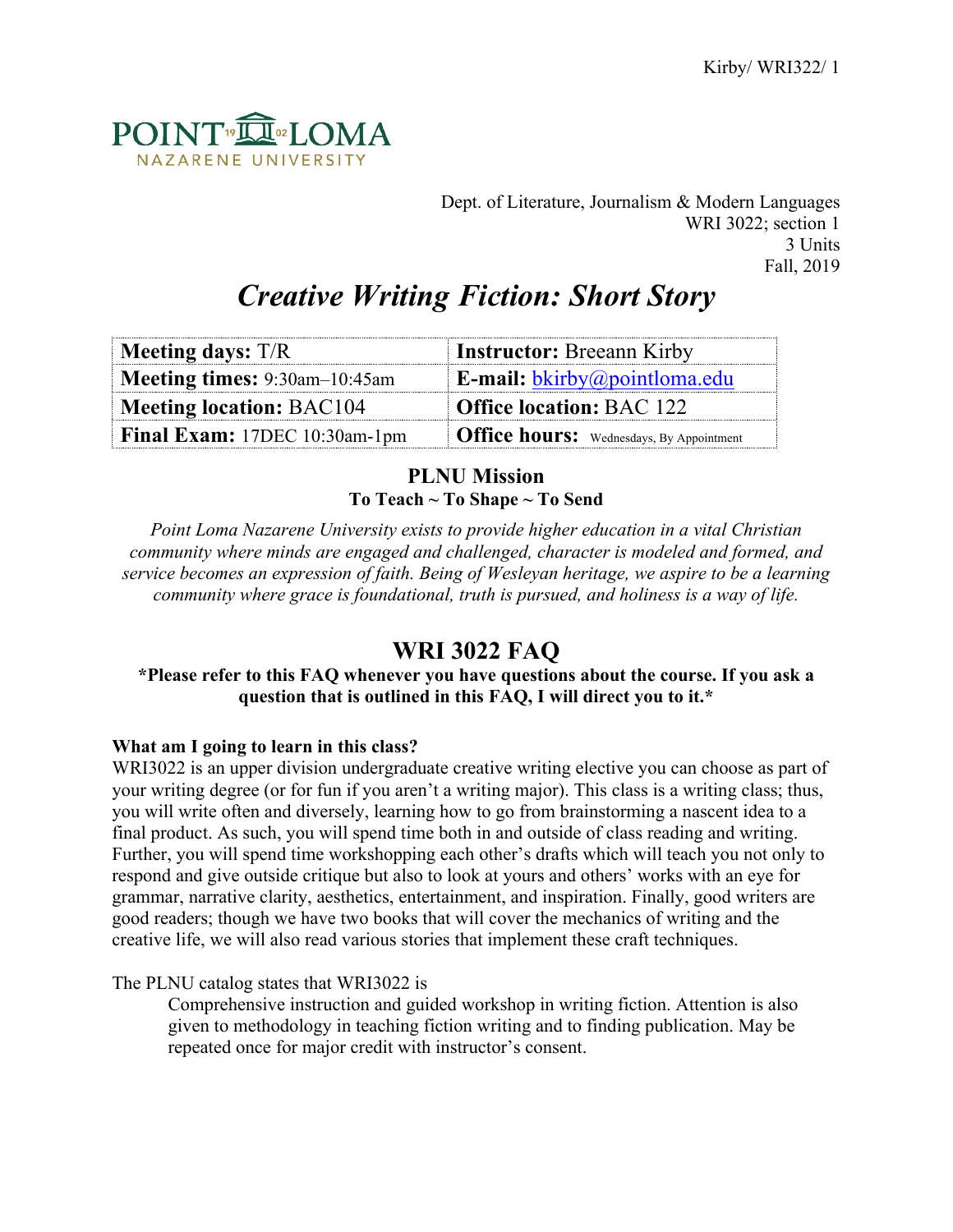The **Writing Program Learning Outcomes** are as follows:

- 1. apply artistry and advanced skills in various forms and genres of writing;
- 2. demonstrate knowledge of the conventions and terminology of various forms and genres of writing;
- 3. engage in writing and editorial processes in a professional environment;
- 4. present written work to live audiences, demonstrating strategies for audience engagement and oral communication.

During the course of the semester, we will touch on aspects of all five of these outcomes. The specific **Course Outcomes** are as follows:

- 1. Gain a broader understanding and appreciation of intellectual/cultural activity.
- 2. Develop creative capacities.
- 3. Develop in expressing yourself orally or in writing.
- 4. Develop specific skills, competencies, and points of view needed by professionals in the field most closely related to this course.

#### **Where do I have to spend my money for this class?**

- 1. Burroway, Janet *Writing Fiction*
	- ISBN: 9780226616698
- 2. Shawl, Nisi and Cynthia Ward *Writing the Other* ISBN: 9781933500003
- 3. Printouts from Canvas as well as your essays—plan accordingly (about \$50-\$100)
	- a. You will make copies of your three short stories for the class to workshop
	- b. Part of your grade will be printing out some short stories on Canvas, annotating them, and contributing to class discussion;
- 4. Pocket folder (not a three-ring binder) to turn in your work;
- 5. Various office supplies (lined paper, highlighters, pens, stapler, Scotch tape);
- 6. (Optional) Another writing craft book from an approved list;
- 7. (Optional) Notebook/Journal for in-class free writing.

*\*\*In the interest of lightening the financial burden of college education, I have placed our additional readings on Canvas rather than constructing a course reader. You must read this material before our class meeting AND either bring a printout of the pages or a NON CELL PHONE device to read them on. If you do not, I will sweetly ask you to leave class to retrieve the materials (including books on the days we read those). Point Loma Nazarene University, as a non-profit educational institution, is entitled by law to use materials protected by the US Copyright Act for classroom education. However, any use of those materials outside the class may violate the law.*

#### **Are there any resources I can use online and/or on campus to help me?**

Yes. The following are a few of my favorites.

**The Writers' Studio** is located in Bond Academic, room 159 http://www.pointloma.edu/experience/academics/schools-departments/departmentliterature-journalism-modern-languages/writers-studio.

**The Library** has not only many books but also databases that allow you to do specific searches for any topic you want. Further, it also contains very helpful librarians who can assist you.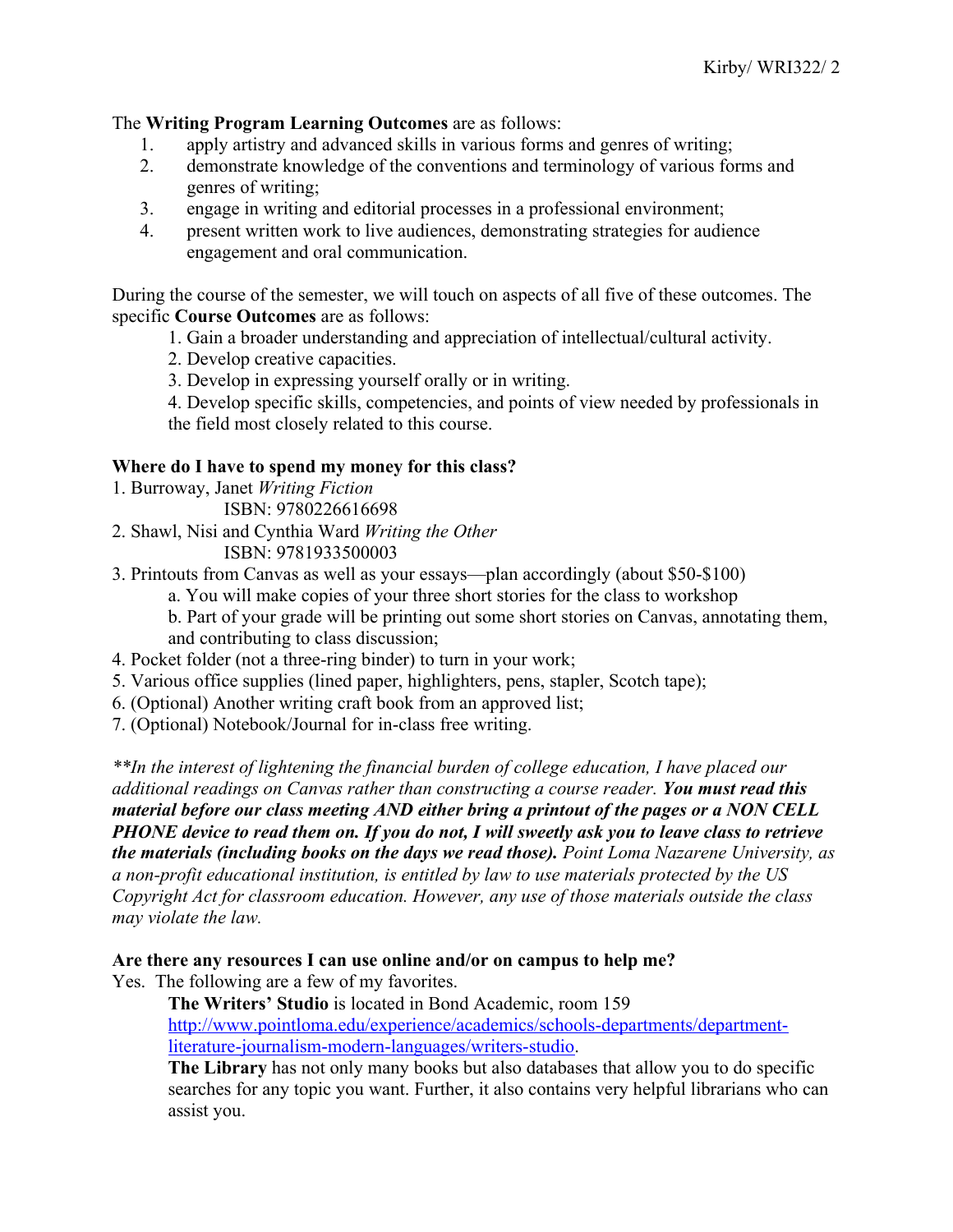**Canvas** will contain this syllabus, the assignments, some readings, and other fun sundries throughout the semester. Sometimes you might have to print them for class. Please check Canvas regularly.

**OneLook** is an online database of dictionaries www.onelook.com.

**Wikipedia** is an online encyclopedia www.wikipedia.org. Though this site can have errors from time to time, it is a wonderful place to look up any person, place, or event you encounter in your reading that you do not know.

**Me** I am available to answer any questions you may have. Tell me when you need to see me in class or email me. Please include "WRI 3022" in the subject line of our email. If you do not, I will remind you to do so before addressing your question.

# **What do I have to do to pass this class1 ?**

- 1. Come to class
- 2. Do all the assignments

# **ALL assignments are due in PAPER copy the day of class unless you are specifically directed otherwise.**

- 3. Turn them in on time
- **Reading Log/Exploratory Journal (10%):** You will carefully read (and annotate) every text assigned for this course, completing a reading log entry for each day's assigned entry. Also, in this journal, you will keep all of your free-writing to the prompts that I will give you each class.

# **Portfolio of Writing (35%):** This will be a collection of what you have written

over the semester (you will keep it in the pocket folder you had to buy). Keep everything unless told not to. The Portfolio will contain:

**Three short stories:** Over the course of the semester, you will write three original short stories of  $1200 - 2500$  words.

**\*/\*\*Revised short story (+3%)2:** This will be a revision of a short story of your choice. **Copies of your responses to your peers' stories:** These will be 250 – 400 words each. You should have about 21 (three for each classmate) of these by the end of the semester. **Reading Log/Exploratory Journal**

**Workshop (25%):** We will do workshops as a whole class throughout the semester. You will be responsible for printing copies of your own stories for everyone in the class, including me (about 9). During workshops, we will thoroughly read, mark up, and discuss your stories. Your workshop grade will be based on your written critiques as well as active participation and engagement with your peers' works.

<sup>1</sup> Disclaimer: This class requires **a lot of reading and writing**. ALL submissions done outside of class must be free of grammatical errors, typed, and double spaced. I will note work that does not meet these standards; you will have the opportunity this semester to revise ONE assignment of your choice to meet B or above standards. I will often communicate with you via email and/or Canvas to tell you about changes or other assignments.

Further Disclaimer: You must avoid typos in your papers. Typos indicate to me that you are being too lazy to proof your text before you turn it in and that you believe your peers enjoy wasting their time with unreadable papers. Typos include but are not limited to spelling errors, misuse or nonuse of capitalization, fragments, or incorrect punctuation. Because no one is a perfect proofreader, I will allow one typo every page (meaning if you have a five page paper, you may have up to five typos total on any of the pages in that work).

<sup>&</sup>lt;sup>2</sup> \* and \*\* denote B- and A-level work, respectively.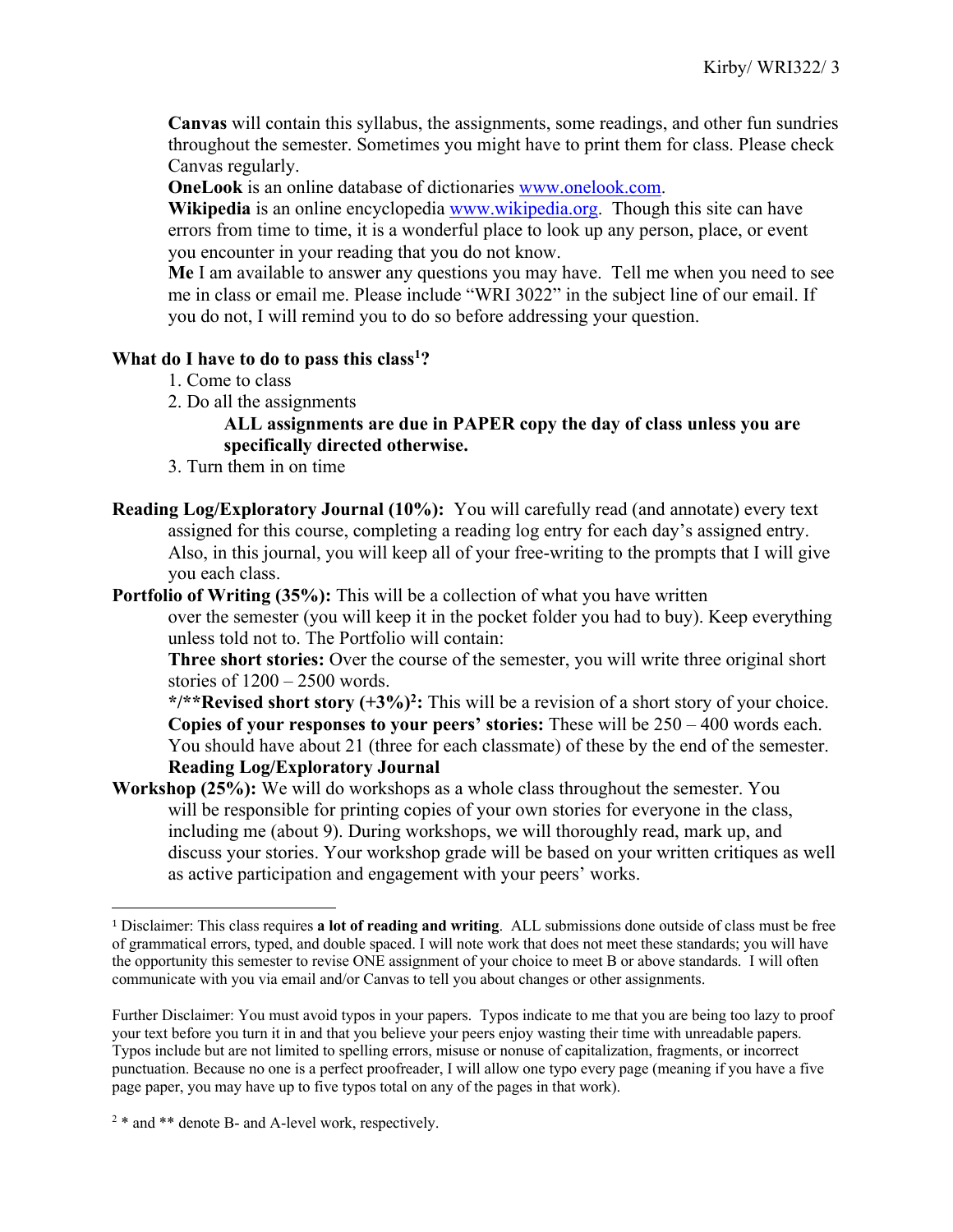**Final Exam (5%):** For your final, you will give a practiced, polished reading of a story from your Portfolio. You will be graded on the quality of your introduction to and delivery of the story. Successful completion of this class requires taking the final examination **on its scheduled day**. The final examination schedule is posted on the Class Schedules site. No requests for early examinations or alternative days will be approved.

# **\*B-Projects (each worth 5%):**

**\*Lead Class Discussion:** Some of you may choose to lead the class in discussing one of the fiction stories we will read, connecting to the principles of writing covered in Burroway's or Shawl/Ward's texts. If you do, you will place these notes in your portfolio.

**\*Three Journals for Publication:** Browse the lists of literary journals on www.pw.org. Visit some journals' websites, read sample stories, and look at their submission guidelines. Choose three journals that seem to fit your own or a classmate's aesthetic. On presentation day, come to class prepared to give a short talk about each journal you've chosen. Your presentation should include a handout that gives your classmates an overview of each magazine's aesthetic (including preferred writing styles), masthead (relevant editors), past writers of note (if any), submission guidelines, web address, and contact info. This may be a print journal or an online journal.

**\*Present Writing Craft Book:** From a list I've compiled, you will choose, read, and then present to the class another book on the writing craft.

**\***/**\*\*Attend a Literary Event (5%):** Writing events go on frequently at PLNU and in our larger San Diego community. Attend an author lecture, reading, or workshop and write a 1-2 page critical analysis and reflection over what was said and how you can apply it to your reading and/or writing of literature. Due within one week of the event.

# **\*\*A-Projects (each worth 7%):**

**\*\*Daily Pages:** For one month (31 days) you will write three pages or 750 words daily. These are free-writes to clear the "junk" out of your head; you can use it work on ideas, vent, meditate, whatever you want. I will not read them. It is the practice and act of writing that matters. I suggest you try www.750words.com as your way to accomplish this assignment (you get one month free). Each week, you will send me a screen shot of the diagnostic page that shows completed days or show me your numbered handwritten pages.

**\*\*Journal Submission:** On the final day of class, you will bring one complete literary journal submission that we will mail together (or give me evidence of online submission before our final meeting). I will give you instructions and advice on cover letters/emails and other technical details of submissions later in the semester. For now, concern yourself with writing and revising to make your stories as good as they can be.

**\*\*Present on a Published Writer:** Find a published writer whose style is similar to yours. Read some of his/her work. Present to the class the strategies the writer employs that makes his/her work similar to yours, the sort of craft he/she employs, and ways you can "steal" from their work to better your own writing.

**\*For all of these assignments, further instructions will be given on Canvas and/or in class\***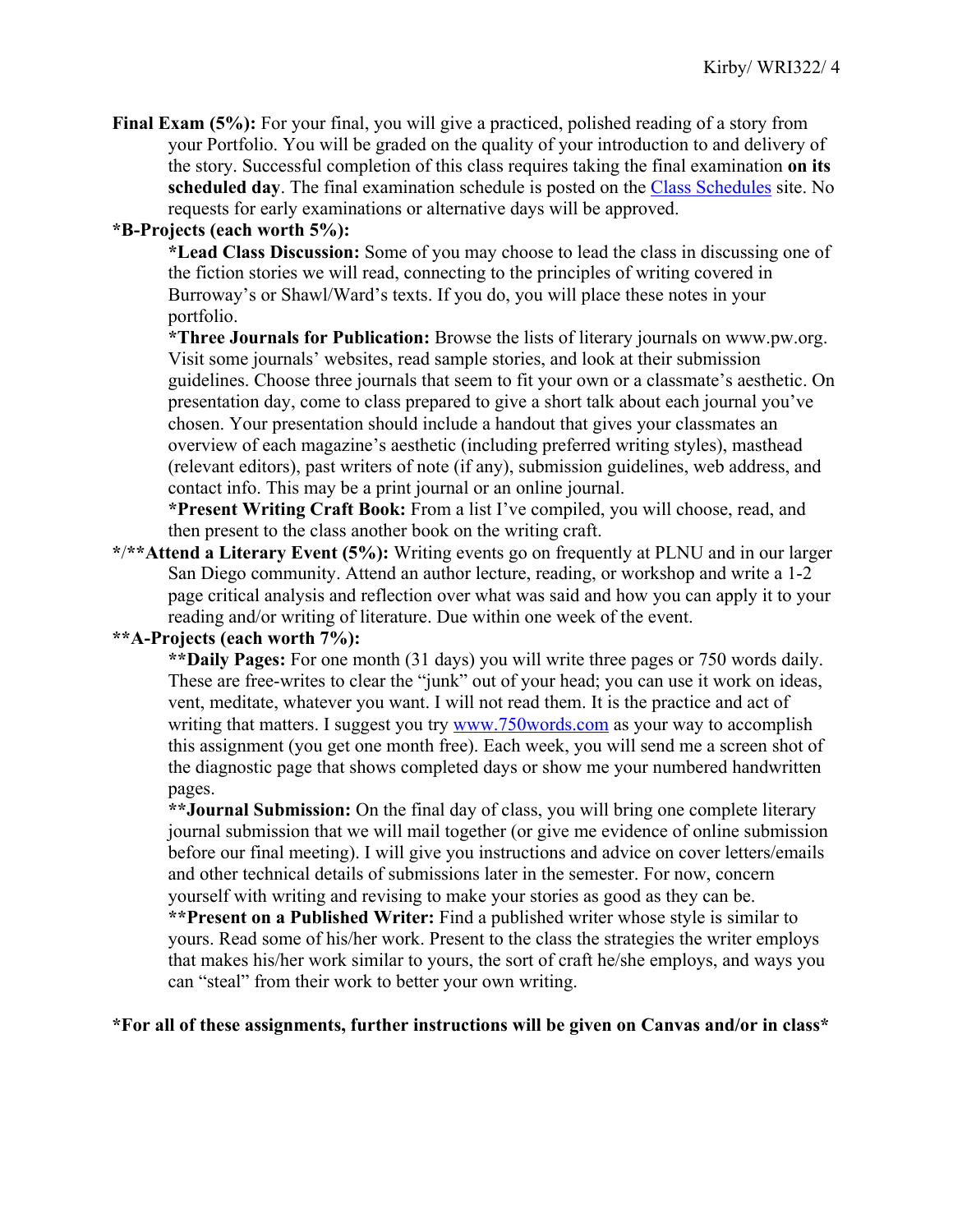#### **Will I be required to attend and participate in class?**

Yes. Because writing is a process, you must engage in that process to get anything out of it; meaning, you must interact with the instructor and the other students *every* class session. You must talk and offer considered feedback in workshops to participate. If you wish to earn your participation grade, you must have a good attitude; you must read all of the readings; and you must speak out. Make it your goal to come up with one good thought for every class and to share it. By doing so, you will be prepared for any reading quizzes I will give. **Also, you must turn off your cellphones when you enter the classroom; use of cellphones will not be permitted unless you have an academic accommodation OR I give you specific permission. Other electronic reading devices are allowed on days we do pieces from the course reader; however, if you use your device to disengage from class discussion, I will sweetly ask you to leave the classroom that day and try again next time.**

Much of the work we will do in this class is cooperative. You should think of all your writing and speaking for and in class as public, not private, discourse. **By continuing in this class, you acknowledge that your work will be viewed by others in the class.**

Respect in class is a must. This classroom is a safe space. As we discuss and analyze works that may address potentially emotional topics, we will encounter many different viewpoints within the class. In order to be a good participant in this class, you must be sensitive to your fellow learners. As we share ideas, personal insults and comments will not be tolerated. I will ask you to leave if you cannot be kind. If you aren't sure how to phrase your opinion, please ask me. The best rule to follow: be kind.

# **A lot of class discussion seems to come from our outside experiences and opinions, do I need to take notes?**

Absolutely. Note taking is a valuable skill in every discipline and should be practiced whenever possible. Sometimes I may SPEAK information in class that is important. It is your responsibility as an active class participant to take notes. I often will use class discussion as a place to clarify how to do a certain assignment. This discussion may not appear on Canvas or a PowerPoint presentation. Further, I like to toss in quiz and midterm questions that come from class discussion. Thus, your taking good notes is important for your success in the class.

#### **How will I know what to do and what my grade is?**

Because writing is a process, I want you to be able to engage in your work, taking the tools you learn from each piece you produce into the next without worrying about how many points you might lose on an individual assignment. To eliminate grade anxiety, I've set this course up on a contract grading model. This model means that you can choose which grade you would like to earn right now at the beginning of the semester and then allocate your time wisely to earning that grade. Though you will not get an individual score on your papers nor will I post grades on Canvas, I will let you know if you do not meet or exceed the requirements for the grade you are working to earn.

I will not accept work that is unfocused and rife with grammatical and logical errors and typos. If you happen to turn in an essay that appears to be the product of lazy engagement with the writing, you risk not meeting the conditions of our grade contract. I will give you an opportunity to revise ONE assignment (not counting the final short story) of your choice this semester. I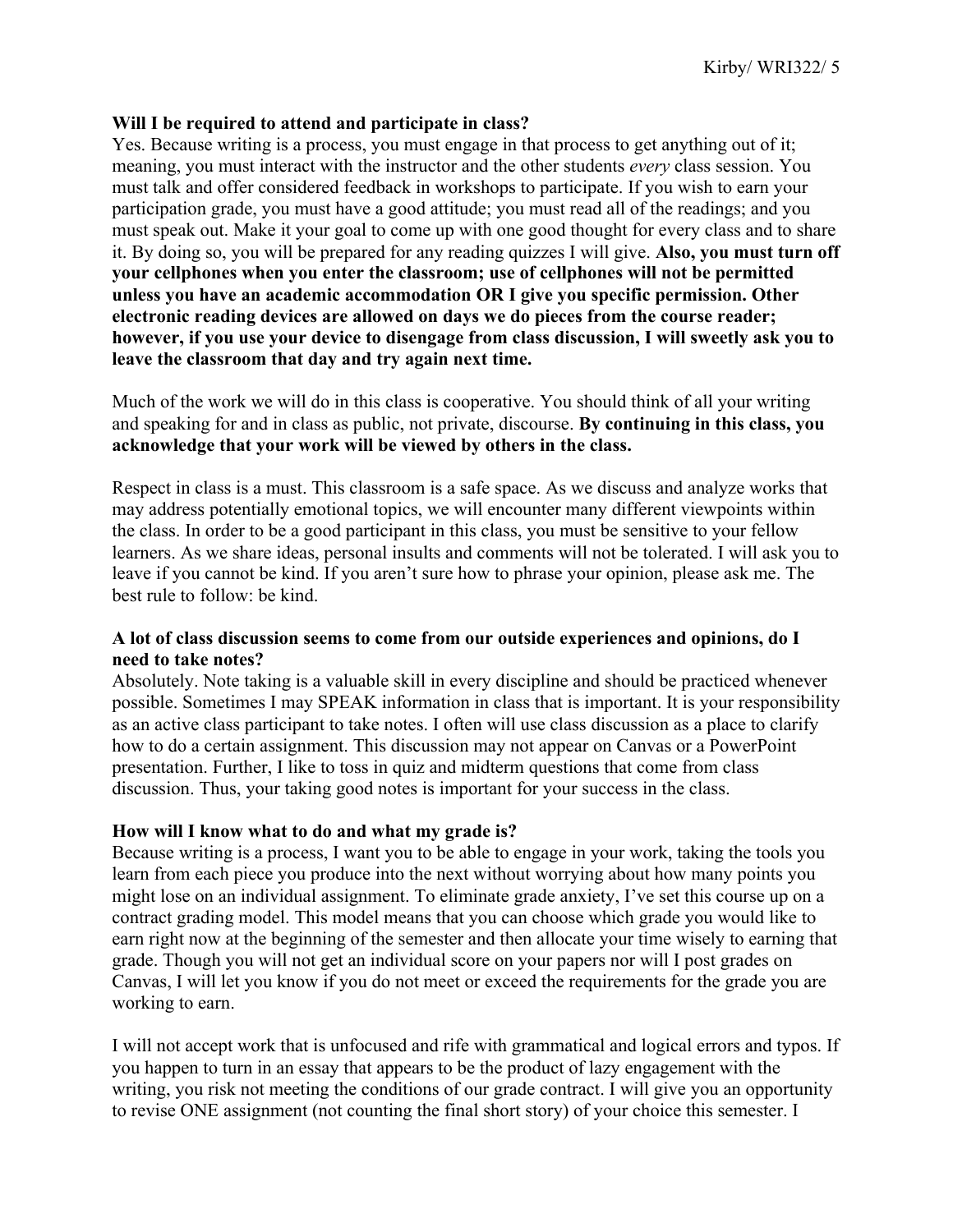assume that none of you want a grade of D or F; if you are interested in a grade lower than a C, please meet with me to discuss your options.

# **70-79%: C**

- To earn a C grade in this class, you will:
- 1. Keep a reading log/exploratory journal (10%);
- 2. Contribute to class discussion every class;
- 4. Miss no more than 2 classes this semester;
- 5. Come to class on time;
- 6. Read your peers' work and write a 250-400 word response for each *(15% of portfolio grade)*;
- 7. Actively participate in workshops, leading three (25%);
- 8. Write three original short stories (1200-2500 words each) *(15% of portfolio grade)*;
- 10. Participate in a reading of your revised work (Final Exam) (5%);
- 11. Submit a portfolio that contains all your written work over the semester (35%).

I will not accept work that does not meet with the quality expected of a C. If you do not do Cquality work, then I will not accept it. The fluctuation in the percentage allows that there can be variable effort and quality put in at the C level. Thus you can earn a C- or a C+.

# **80-89%: B**

To earn a B grade in this class, you will do **all of the above C assignments (75%)**, **included a revised short story in your portfolio (3%), attend one literary event (5%)** in the semester, providing a 500-word response to it, as well as **choose one of the assignments (5%)** below.

**B1**. Lead class discussion on one of the short stories that we have read in the class, connecting it to principles in the craft books we are reading as well;

**B2.** Present a list of 3 journals/magazines that would be fitting for you to publish one of your stories in, providing a sheet for the class that lists submission requirements for each publication;

**B3.** Choose one of the craft books below (or propose one to me), read it, and present on it in class.

*Bird by Bird* Anne Lamott *On Writing* Steven King *The War of Art* Steven Pressfield *The Writing Life* Annie Dillard *Walking on Water* Madeleine L'Engle *How to Write Bestselling Fiction* Dean Koontz *On Writing Well* William Zinsser *Writing Down the Bones* Natalie Goldberg *Telling True Stories* Mark Kramer *The New New Journalism* Robert Boynton *The Writer's Journey* Christopher Vogler *Burning Down the House* Charles Baxter *The Art of Fiction* John Gardner *On Becoming a Novelist* John Gardner *The Story Grid* Shawn Coyne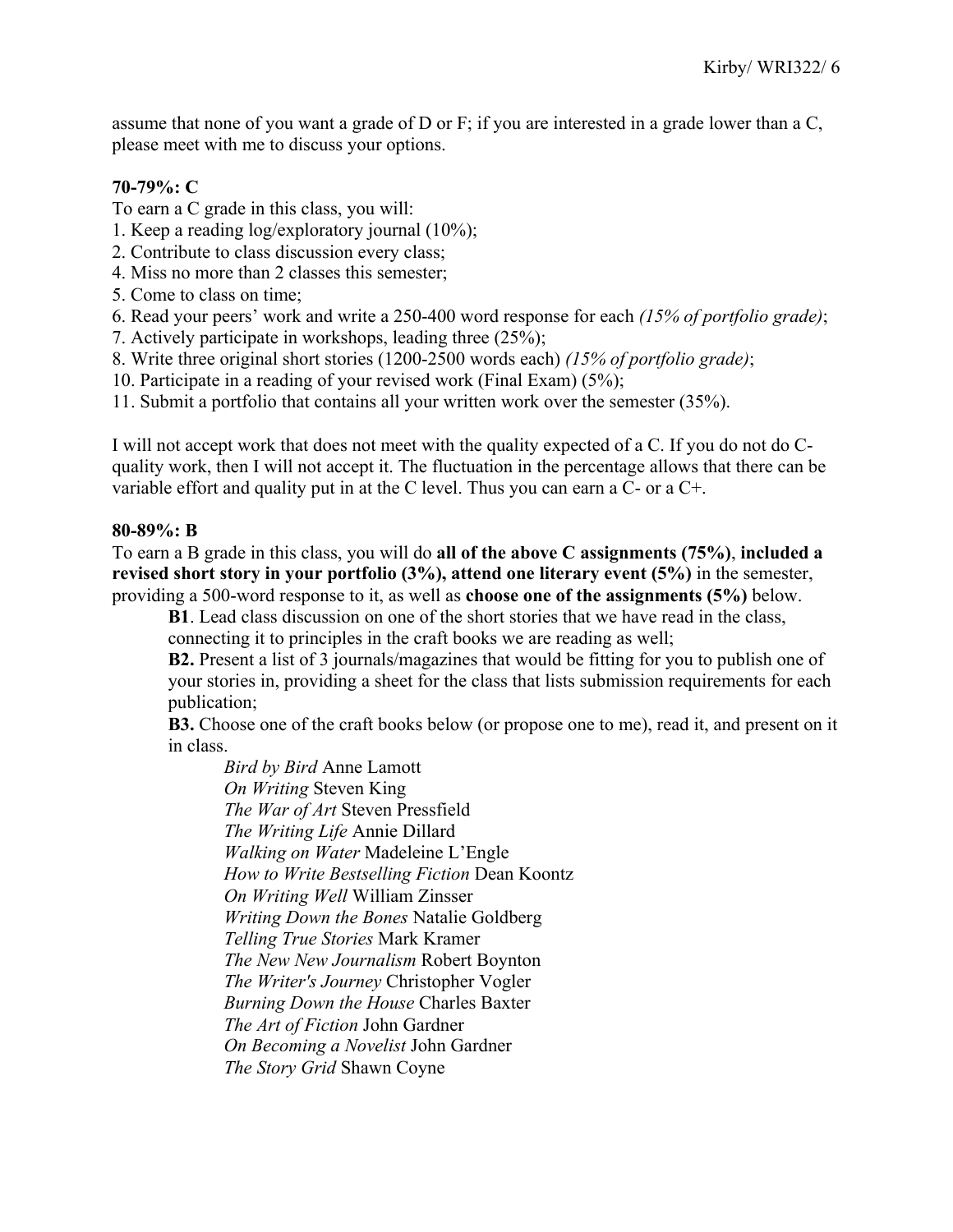I will not accept work that does not meet with the quality expected of a B. If you do not do Bquality work, then I will not accept it. The fluctuation in the percentage allows that there can be variable effort and quality put in at the B level. Thus you can earn a B- or a B+.

# **90-100%: A**

To earn an A grade in this class you will **do all of the C assignments (75%)**, **included a revised short story in your portfolio (3%), attend one literary event this semester (5%)**, providing a 500-word response to it, **two B assignments (10%)**, and **one of the A assignments (7%)** below:

**A1.** Write 750 words a day for a month (31 days);

**A2.** Actually submit one of your short stories to a journal or a contest;

**A3.** Find a published writer who writes similarly to you. Read some of his/her work. Present to the class the things this writer does that makes his/her work similar to yours, what sort of craft does he/she employ, and ways you can "steal" from his/her methods to make your writing better.

I will not accept work that does not meet with the quality expected of a A. If you do not do A-quality work, then I will not accept it. The fluctuation in the percentage allows that there can be variable effort and quality put in at the A level. Thus you can earn an A- or an A (sorry there are no A+s).

# **It's halfway through the semester, and I haven't had any emails from you about my grade. How will I know if I am awesome? Should I be nervous?**

First, you are awesome! Never doubt that. Your grades do not make you an awesome person; how you engage in life does. But I know we all care about grades, so second, if you are doing the assignments according to one of the contracts listed above and you have not heard from me about them, it means that you are doing a great job and are on track for your contracted grade. The only time I will initiate contact about your grade is if you are NOT meeting your contract. However, you are always welcome to ask me about your grade or performance in class at any time in the semester.

#### **What if I turn in a late assignment?**

The class is designed so that you are doing consistent work throughout the semester. Officially, I do not accept late work; if you do miss an assignment, we will need to meet to discuss your contract. I do know that sometimes life happens and we miss deadlines. Come talk to me if you know that you miss an assignment ahead of time OR contact me immediately if you do miss one. Remember to put "WRI 3022" in the subject line of your email or I will sweetly request that you do so before addressing your concerns.

#### **What if I have to miss a class?**

You must attend class to pass the class. However, I do understand that emergencies do come up. If you do choose to miss class, you are responsible for the material covered and assignments given. **You must get this information from another** *student* **(not your instructor).** Lecture information is a privilege for those students who choose to come to class. They may decide to share that information with you if you ask nicely. Also, you must be prepared for the next class you attend. "I didn't know what to do because I missed last class" is not an acceptable excuse.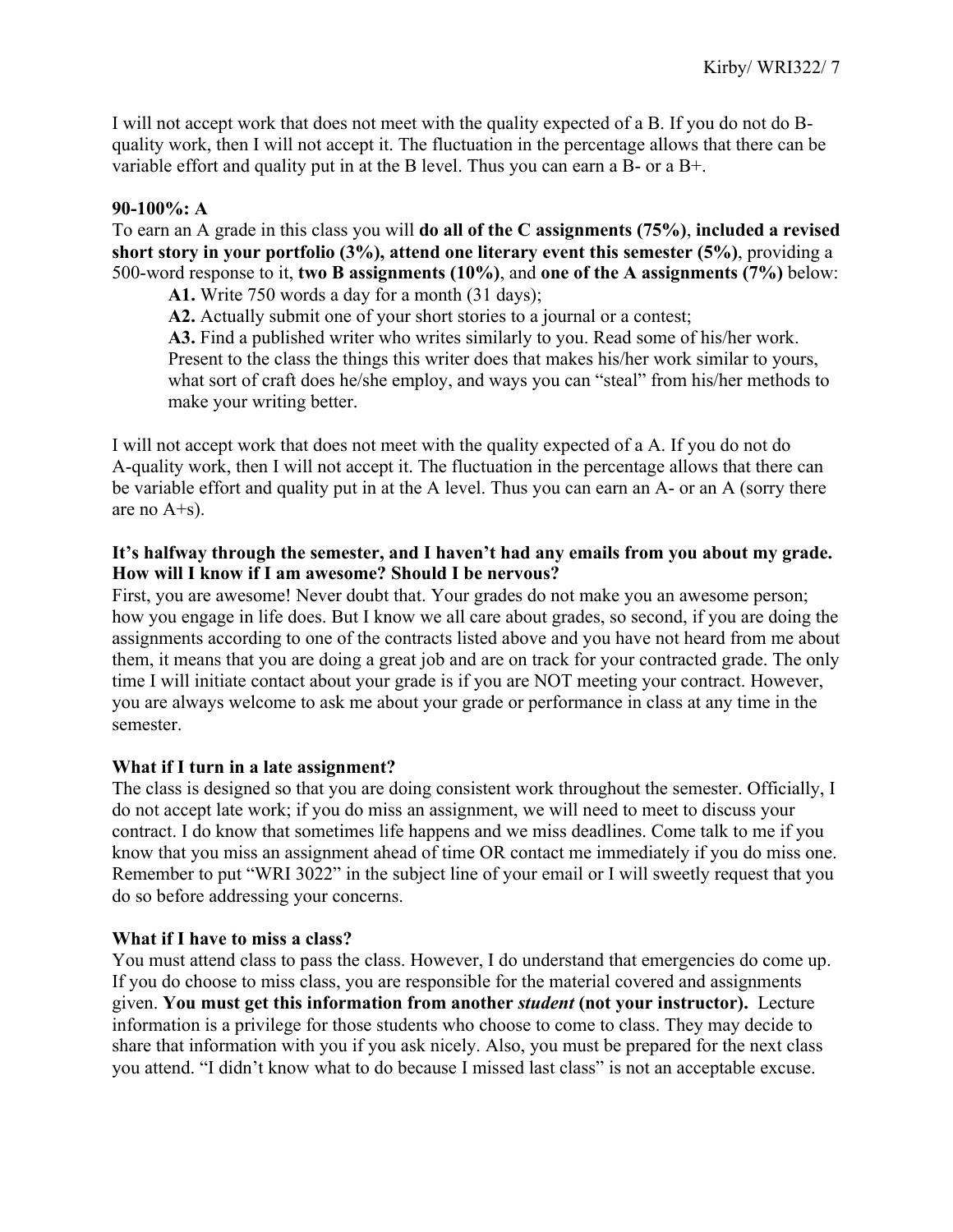#### As PLNU notes,

Regular and punctual attendance at all classes is considered essential to optimum academic achievement. If the student is absent from more than 10 percent of class meetings, the faculty member can file a written report which may result in de-enrollment. If the absences exceed 20 percent, the student may be de-enrolled without notice until the university drop date or, after that date, receive the appropriate grade for their work and participation. See **Academic Policies** in the Undergraduate Academic Catalog.

You may be absent 2 class sessions without question. Wise students will not use up allowable absences early-on for fickle purposes, however. A total of 4 absences may result in failure of the course. Three times of arriving late or exiting class early will equal one absence. You should not depend on doctors' or deans' excuses to bail you out. The built-in allowances are there to cover such needs, so plan carefully and do not use up your allowed absences early in the quad. **Please talk to me and e-mail me about extended illness, emergencies and absence for official university business.** Students in traveling groups that **represent the university** should meet with me during the first week of classes to review the group's travel schedule and its impact in WRI 3022. Students who are absent from 6 class sessions within the first 5 weeks (without legitimate reasons communicated promptly to the professor via e-mail) should expect to be automatically and officially de-enrolled from the course. I warn students via e-mail of impending de-enrollment after 5 absences.

# **\*\*\*\*\*The one exception to allowable misses is our workshop days. If you are absent the days we workshop, you risk voiding our contracted grade. Please schedule your semester accordingly.\*\*\*\*\*\***

Distracting and disruptive behavior will be considered an absence. Using your cell phone in class without permission and/or using your electronic reading device to disengage from our class discussion will be considered an absence.

#### **What if I want to use other people's writing in my writing?**

As Solomon wisely noted, "There is nothing new under the sun." And in the spirit of T.S. Eliot and Steve Jobs, we are going to "steal like an artist." So in fiction writing, there is a seeming contraction in what constitutes plagiarism, especially if we look at books like Cathy Acker's *Empire of the Senseless* which reproduces entire sections of Mark Twain's *Huckleberry Finn* or cases of fan fiction that build off another person's world building and characters. Writing is often collaborative, and writers share and borrow from each other all the time (just as I did from other PLNU faculty when I wrote this syllabus). *There are ways to do this that are acceptable, but there are also ways to use other people's ideas or words in a way that is considered cheating/plagiarism.* We will discuss this idea of fair use (an actual legal term) and plagiarism further in class. The rule of thumb here is that if you are not creating something new, then you are stealing. Stealing someone else's work will void our grading contract.

Plagiarism of any kind will not be tolerated. As explained in the University Catalog, academic dishonesty is the act of presenting information, ideas, and/or concepts as one's own when in reality they are the results of another person's creativity and effort. Violations of academic honesty include cheating, plagiarism, falsification, aiding academic dishonesty, and malicious interference. A faculty member who believes a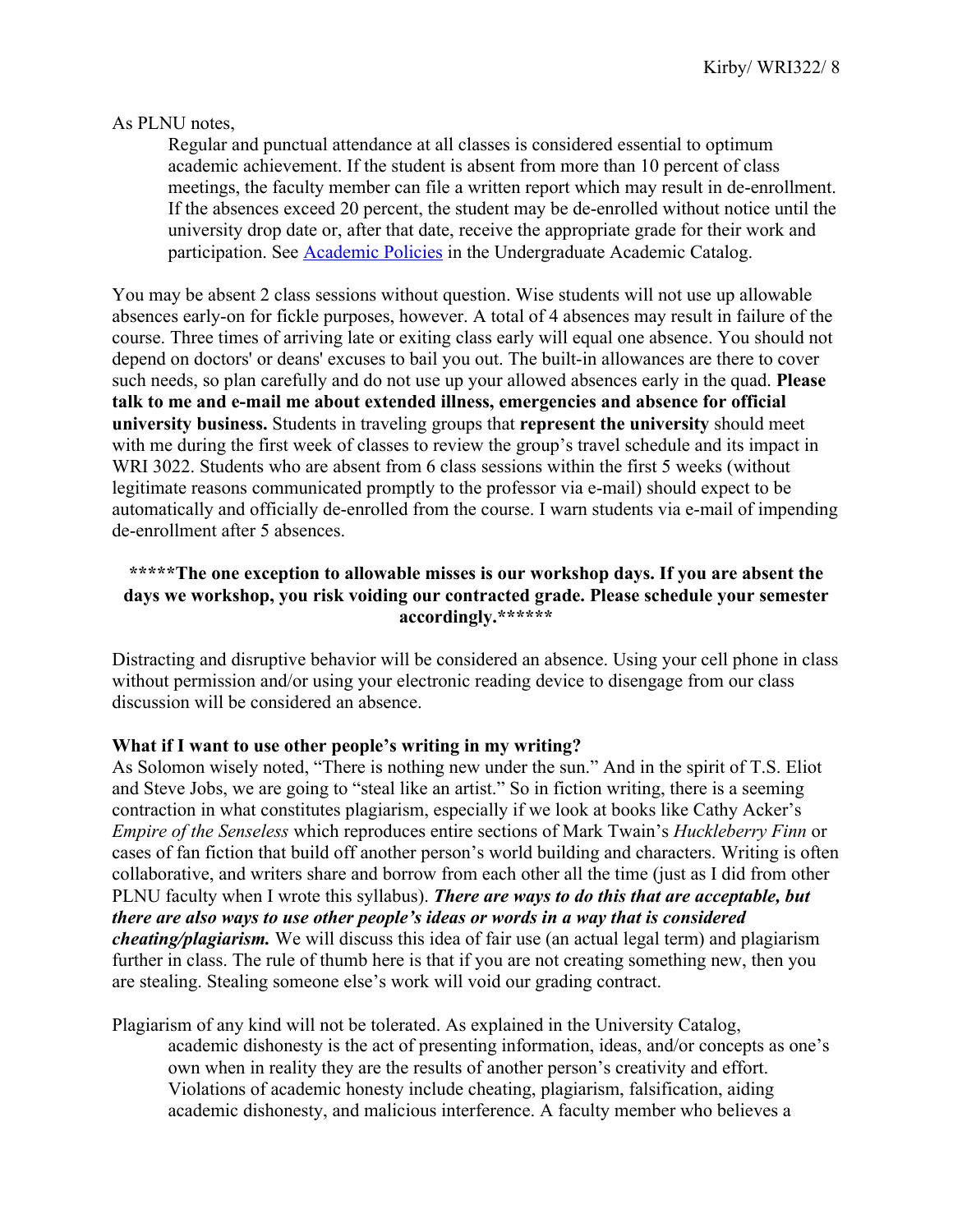situation involving academic dishonesty has been detected may assign a failing grade for a) that particular assignment or examination, and/or b) the course following the procedure in the university catalog. A student remains responsible for the academic honesty of work submitted in PLNU courses and the consequences of academic dishonesty beyond receipt of the final grade in the class and beyond the awarding of the diploma. Ignorance of these catalog policies will not be considered a valid excuse or defense. Students may not withdraw from a course as a response to a consequence. Students may appeal using the procedure in the university catalog.

See Academic Policies for further information.

If you aren't sure if you are plagiarizing (you sweet, naïve thing), check out the information on the university cheating and plagiarism policy at http://catalog.pointloma.edu/content.php?catoid=8&navoid=864 Or you can visit PLNU's library which also has an excellent tutorial on how to avoid plagiarism.

Finally, you can always talk to me.

#### **Will you assign extra credit?**

During a given semester, opportunities for extra credit may arise. These assignments are often difficult. These tasks give you *extra* points to boost your contracted grade to a +; therefore, they require *extra* effort.

#### **How do I contact you?**

At the top of the syllabus, all of my contact information is listed. In the subject line of your email, please indicate "WRI 3022." If you don't, I will sweetly remind you to format your email correctly.

#### **What if I need some extra help in your class?**

While all students are expected to meet the minimum standards for completion of this course as established by the instructor, students with disabilities may require academic adjustments, modifications or auxiliary aids/services. At Point Loma Nazarene University (PLNU), these students are requested to register with the Disability Resource Center (DRC), located in the Bond Academic Center. (DRC@pointloma.edu or 619-849-2486). The DRC's policies and procedures for assisting such students in the development of an appropriate academic adjustment plan (AP) allows PLNU to comply with Section 504 of the Rehabilitation Act and the Americans with Disabilities Act. Section 504 (a) prohibits discrimination against students with special needs and guarantees all qualified students equal access to and benefits of PLNU programs and activities. After the student files the required documentation, the DRC, in conjunction with the student, will develop an AP to meet that student's specific learning needs. The DRC will thereafter email the student's AP to all faculty who teach courses in which the student is enrolled each semester. The AP must be implemented in all such courses.

If students do not wish to avail themselves of some or all of the elements of their AP in a particular course, it is the responsibility of those students to notify their professor in that course. PLNU highly recommends that DRC students speak with their professors during the first two weeks of each semester about the applicability of their AP in that particular course and/or if they do not desire to take advantage of some or all of the elements of their AP in that course.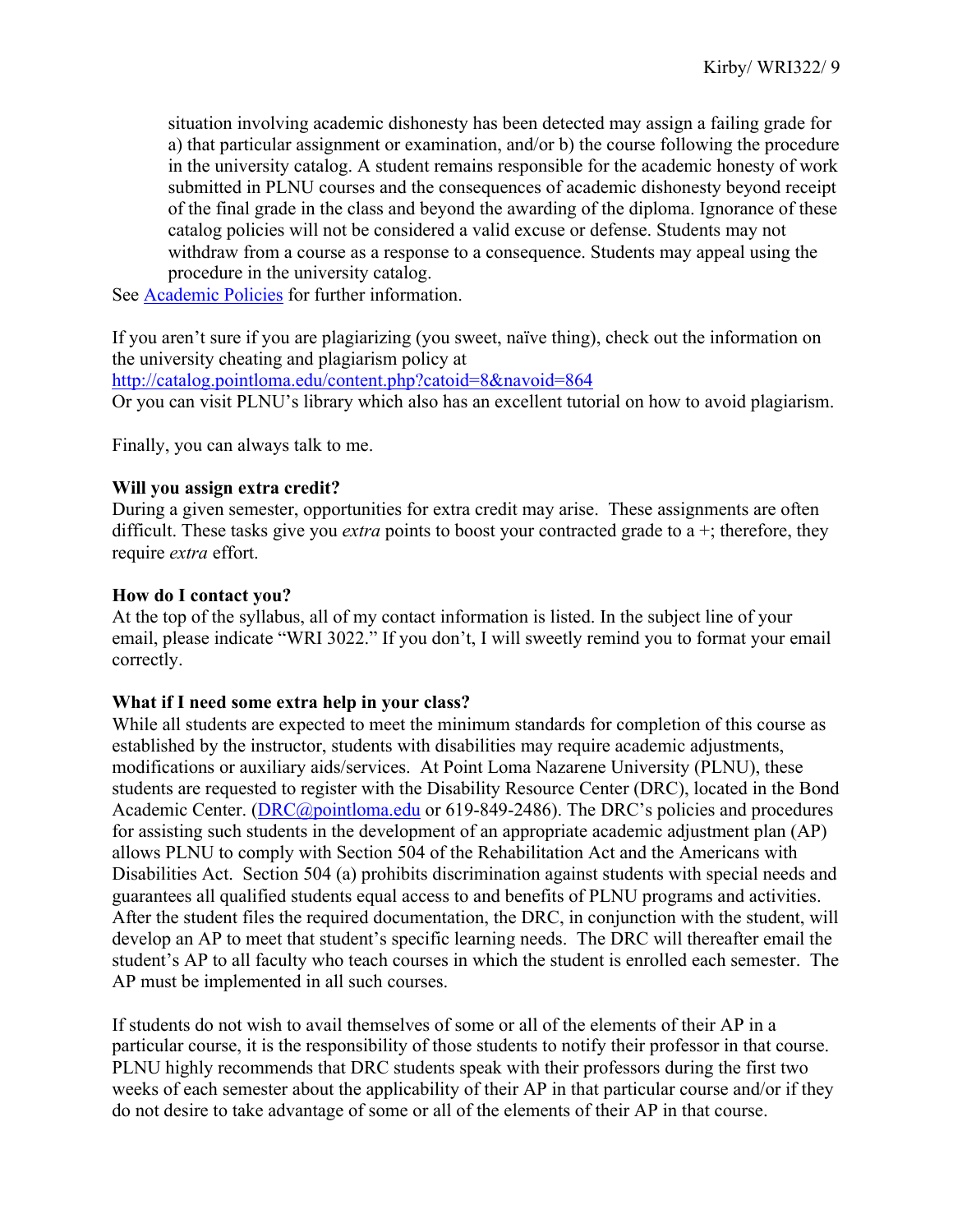Also, come see me if you think you may need some extra assistance in passing this class.

| A             | 93-100 Percent |
|---------------|----------------|
| $A -$         | 90-92          |
| $B+$          | 89-88          |
| B             | 87-83          |
| $B-$          | 82-80          |
| $C+$          | 79-78          |
| $\mathcal{C}$ | 77-73          |
| $C-$          | 72-70          |
| $D+$          | 69-68          |
| D             | 67-63          |
| D-            | 62-60          |
| F             | Below 60       |
|               |                |

*This syllabus is a contract. If you continue in this course, then you agree to comply with the class policies as stated here.*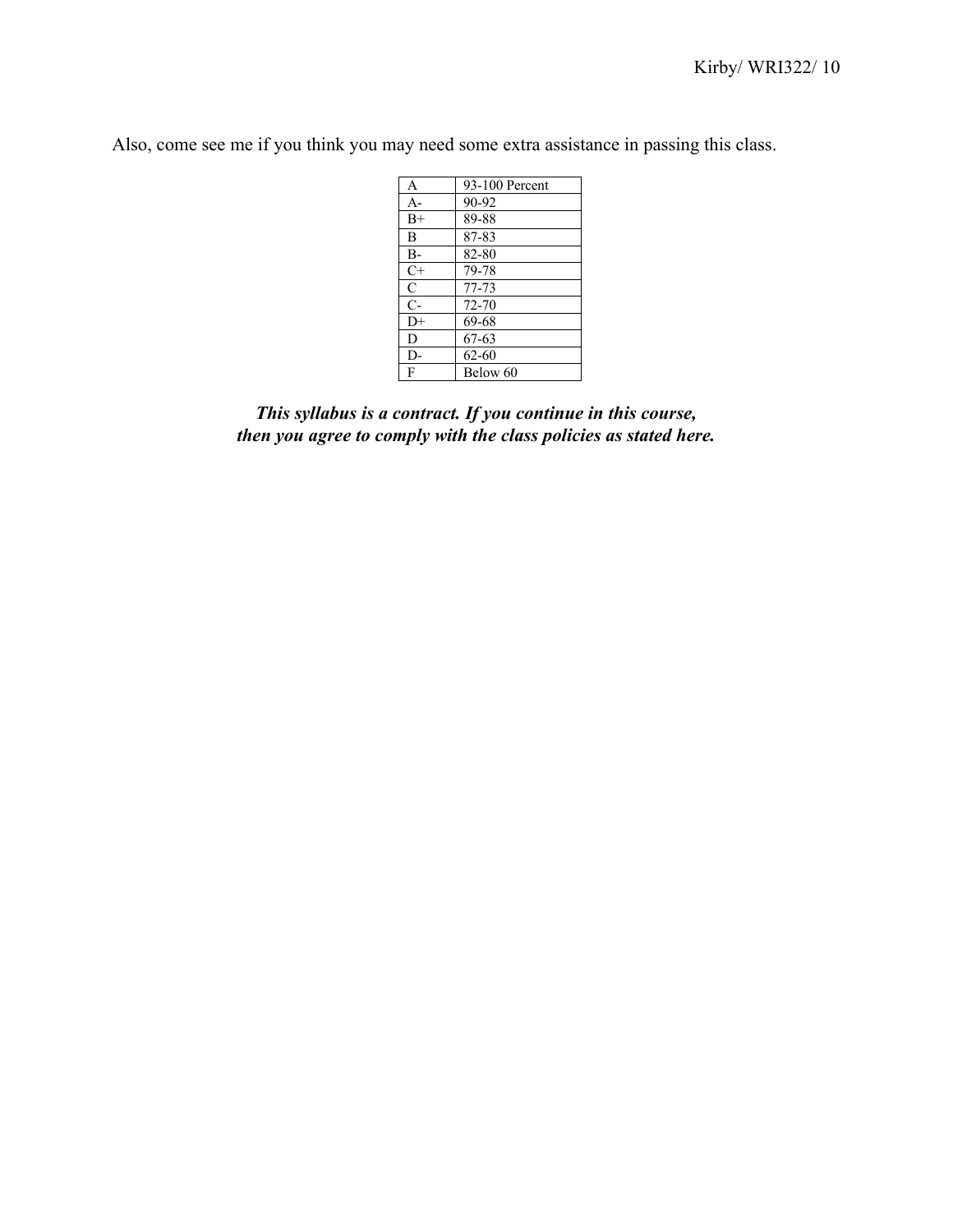|              | <b>Schedule</b>                                                             |
|--------------|-----------------------------------------------------------------------------|
|              | (*Subject to Change as needed to facilitate course goals*) <sup>3</sup> :   |
|              | Readings and assignments are due on the date listed.                        |
|              | WF denotes readings from Writing Fiction.                                   |
|              | WtO denotes readings from Writing the Other                                 |
|              | (Canvas) denotes readings can be found on Canvas in PAGES section           |
| Week 1       |                                                                             |
| 5 September  | Syllabus/Getting to Know You                                                |
| Week 2       |                                                                             |
| 10 September | $W F$ CH 1 – Whatever Works: 1 - 21                                         |
|              | Charters "The Elements of Fiction" (Canvas)                                 |
| 12 September | <i>WF</i> CH 9 – Play It Again: 201 - 211                                   |
|              | Le Guin Steering the Craft "Appendix: The Peer Group Workshop": 127         |
|              | $-135$ (Canvas)                                                             |
|              | <b>Short Story Handout</b>                                                  |
| Week 3       |                                                                             |
| 17 September | $WF$ CH 2 – Seeing is Believing: 22 - 43                                    |
| 19 September | Carver "What We Talk About When We Talk About Love" (Canvas)                |
| Week 4       |                                                                             |
| 24 September | WF CH 3 - Building Character: 44 - 74                                       |
| 26 September | Bisson "They're Made Out of Meat" (Canvas)                                  |
|              | <b>DUE:</b> Short Story 1 (make copies for everyone in class, including me) |
| Week 5       |                                                                             |
| 1 October    | <b>Workshop 1; Group 1</b>                                                  |
| 3 October    | <b>Workshop 1; Group 2</b>                                                  |
| Week 6       |                                                                             |
| 8 October    | $WtO: 1-46$                                                                 |
| 10 October   | $WtO: 47-66; 85-97$                                                         |
| Week 7       |                                                                             |
| 15 October   | Russell "The New Veterans" (Canvas)                                         |
| 17 October   | $W F$ CH 4 – The Flesh Made Word: 75 - 100                                  |
|              |                                                                             |

<sup>&</sup>lt;sup>3</sup> I reserve the right to change the syllabus as needed to facilitate our course goals. You will receive notification of these changes; after which time, you are responsible for required material.

Disclaimer: This class is taught at the college level; therefore, reading materials may be adult and/or controversial in connotation and/or denotation. The purpose of presenting such material is to expose you to various viewpoints viewpoints that will act as sources for discussions. For this reason, no alternate materials will be provided.

Final Disclaimer: You will write A LOT. Writing is a muscle that must be exercised.